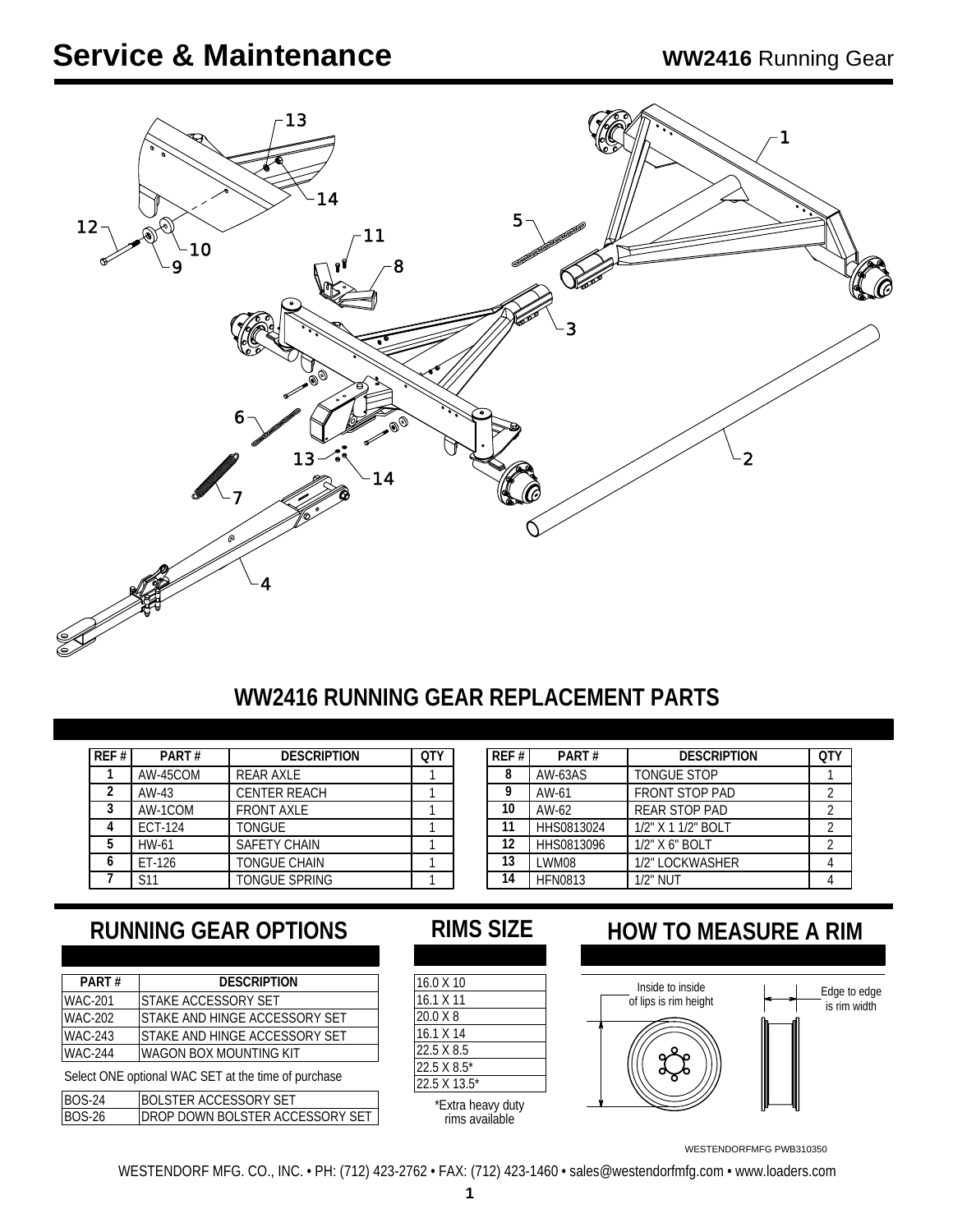

### **WW2416 TONGUE REPLACEMENT PARTS**

| REF#           | PART#            | <b>DESCRIPTION</b>          | <b>OTY</b> |
|----------------|------------------|-----------------------------|------------|
|                | <b>ET-217AS</b>  | <b>REAR TONGUE</b>          |            |
| $\overline{2}$ | ET-105AS         | <b>FRONT TONGUE</b>         |            |
| 3              | <b>ET-170COM</b> | <b>TONGUE HOOK COMPLETE</b> |            |
| 4              | ET-170SUB        | TONGUE CLAMP (BOTTOM)       |            |
| 5              | <b>ET-170AS</b>  | TONGUE CLAMP (TOP)          |            |
| 6              | ET-66            | STEEL "HOOK"                |            |
| 7              | CLP1200040       | 3/4 X 2 1/2 CLEVIS PIN      |            |
| 8              | HHS1011072       | 5/8" X 4 1/2" BOLT          |            |
| 9              | <b>HTN1011</b>   | 5/8" LOCK NUT               |            |
| 10             | S3               | <b>SPRING</b>               |            |
| 11             | CTK0250024       | 5/32" X 1 1/2" COTTER PIN   | 2          |

| REF # | PART#           | <b>DESCRIPTION</b>          | <b>QTY</b> | REF# | PART#           | <b>DESCRIPTION</b>    | <b>QTY</b> |
|-------|-----------------|-----------------------------|------------|------|-----------------|-----------------------|------------|
|       | ET-217AS        | <b>REAR TONGUE</b>          |            | 12   | ET-31AS         | SAFETY ROD            |            |
|       | ET-105AS        | <b>FRONT TONGUE</b>         |            | 13   | <sup>S1</sup>   | <b>SPRING</b>         |            |
| 3     | ET-170COM       | <b>TONGUE HOOK COMPLETE</b> |            | 14   | ET-209          | <b>SPACER</b>         |            |
| 4     | ET-170SUB       | TONGUE CLAMP (BOTTOM)       |            | 15   | <b>ET-208AS</b> | <b>TONGUE BOLT</b>    |            |
| 5     | <b>ET-170AS</b> | TONGUE CLAMP (TOP)          |            | 16   | HHS1210112      | 3/4" X 7" BOLT        |            |
| b     | ET-66           | STEEL "HOOK"                |            | 17   | HTN1210         | 3/4" LOCK NUT         |            |
|       | CLP1200040      | 3/4 X 2 1/2 CLEVIS PIN      |            | 18   | <b>HFN1414</b>  | 7/8" NUT              |            |
| 8     | HHS1011072      | 5/8" X 4 1/2" BOLT          | 4          | 19   | <b>HFN1614</b>  | 1" NUT                |            |
| 9     | <b>HTN1011</b>  | 5/8" LOCK NUT               | 4          | 20   | <b>HJN1614</b>  | 1" JAM NUT            |            |
| 10    | S <sub>3</sub>  | <b>SPRING</b>               |            | 21   | ZER1805         | <b>GREASE FITTING</b> | C          |

*NOTE: ET-170COM includes 4(1), 5(1), 6(1), 7(1), 8(4), 9(4), 10(1), 11(1).*

WESTENDORFMFG PWB310350

WESTENDORF MFG. CO., INC. • PH:(712) 423-2762 • FAX: (712) 423-1460 • sales@westendorfmfg.com • www.loaders.com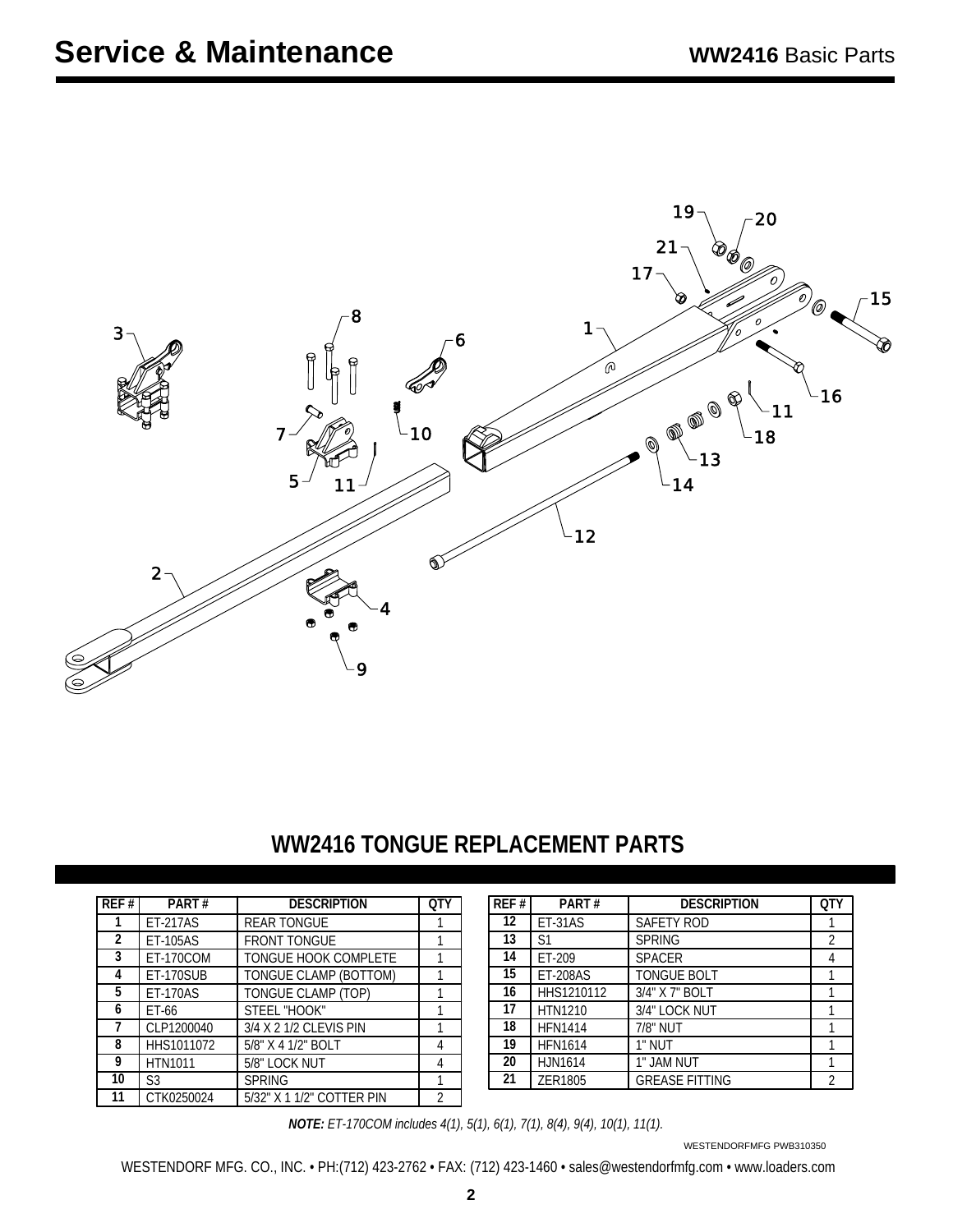

#### **WW2416 FRONT AXLE REPLACEMENT PARTS**

| REF#           | PART#            | <b>DESCRIPTION</b>       | OТ             |
|----------------|------------------|--------------------------|----------------|
| 1              | AW-1AS           | <b>FRONT AXLE</b>        |                |
| $\overline{2}$ | AW-328COM - R    | SPINDLE COMPLETE (RIGHT) |                |
| 3              | AW-328COM - L    | SPINDLE COMPLETE (LEFT)  |                |
| 4              | AW-42COM         | TIE ROD COMPLETE         |                |
| 5              | $AW-42AS$        | TIE ROD                  |                |
| 6              | AW-38            | TIE ROD END              | 1              |
| 7              | <b>WW-251COM</b> | <b>HUB COMPLETE</b>      | $\overline{2}$ |
| 8              | AW-34            | <b>FRONT SPINDLE CAP</b> | $\overline{2}$ |
| 9              | AW-41            | TIE ROD BUSHING          | 1              |
| 10             | AW-90            | <b>SPINDLE SLEEVE</b>    | 2              |
| 11             | AW-92            | THRUST WASHER            | 4              |
| 12             | AW-93            | <b>SPINDLE BUSHING</b>   | 8              |
| 13             | <b>BUS-90</b>    | STEERING ARM BUSHING     | $\overline{2}$ |

| REF# | PART#             | <b>DESCRIPTION</b>    | <b>OTY</b>     |
|------|-------------------|-----------------------|----------------|
| 14   | FWS <sub>20</sub> | <b>HUB WASHER</b>     | $\overline{2}$ |
| 15   | HHS0616016        | 3/8" X 1" BOLT        | $\overline{2}$ |
| 16   | HHS0813048        | 1/2" X 3" BOLT        | 3              |
| 17   | HHS1210048        | 3/4" X 3" BOLT        | 2              |
| 18   | HHS1608064        | 1" X 4" BOLT          | 1              |
| 19   | HTN0813           | 1/2" LOCK NUT         | 3              |
| 20   | <b>HTN1210</b>    | 3/4" LOCK NUT         | 2              |
| 21   | <b>HSN2012</b>    | 1 1/4" SLOTTED NUT    | $\overline{2}$ |
| 22   | <b>HFN1614</b>    | 1" NUT                |                |
| 23   | <b>HTN1608</b>    | 1" LOCK NUT           |                |
| 24   | CTK0400032        | 1/4" X 2" COTTER KEY  | 2              |
| 25   | ZER1805           | <b>GREASE FITTING</b> | 8              |
| 26   | AW-18COM          | <b>REPAIR HITCH</b>   |                |

*NOTE: Qty. shows number of parts received if ordered using listed part numbers. Replacement spindle contains spindle, slotted nut, and grease fitting. Replacement tie rod contains tie rod, tie rod end, nut, and grease fitting.*

WESTENDORFMFG PWB310350

WESTENDORF MFG. CO., INC. • PH: (712) 423-2762 • FAX: (712) 423-1460 • sales@westendorfmfg.com • www.loaders.com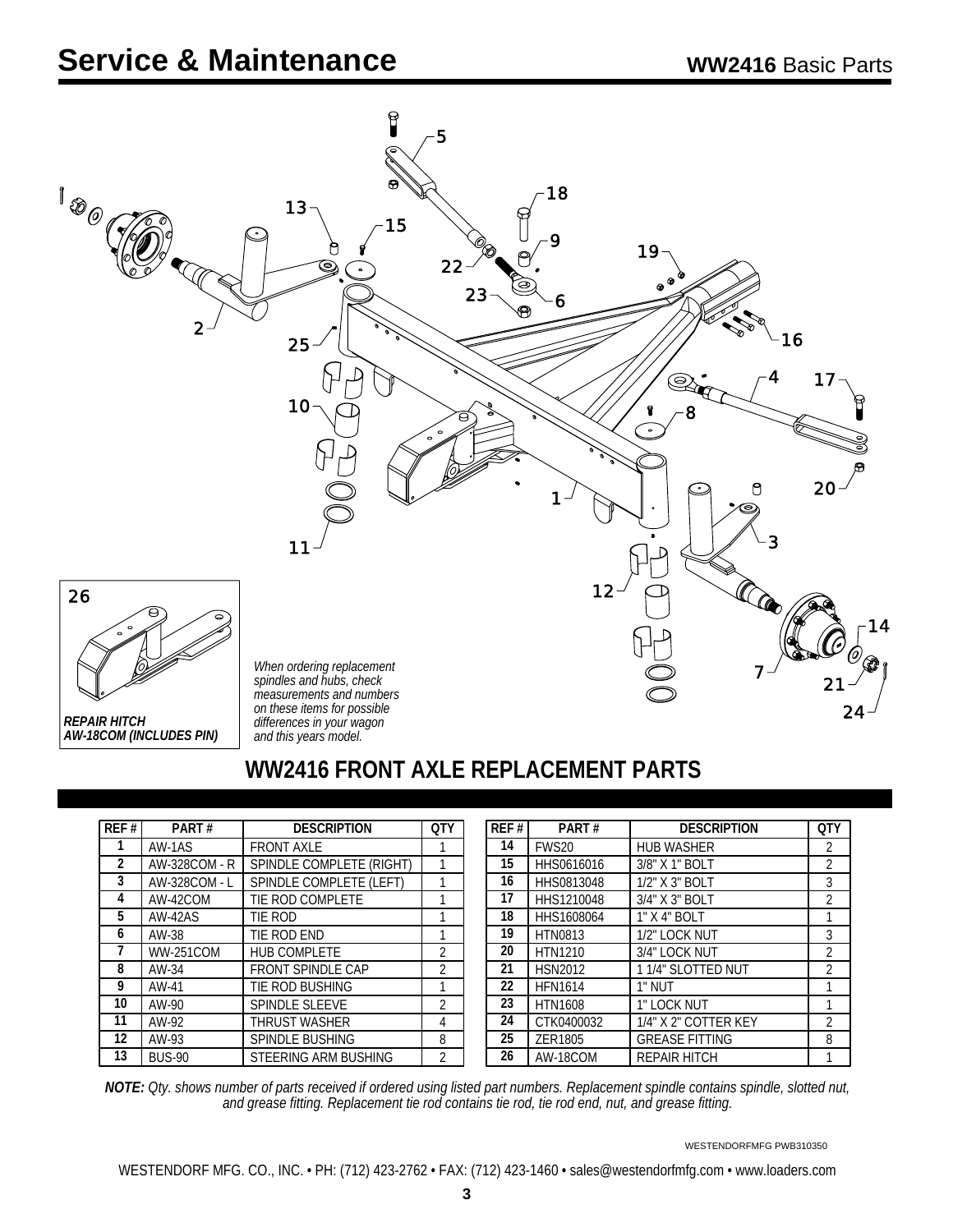

*differences in your wagon and this years model. measurements and numbers for possible When ordering a replacement hub, check*

# **WW2416 REAR AXLE REPLACEMENT PARTS**

| REF # | PART#            | <b>DESCRIPTION</b>   | OTY |
|-------|------------------|----------------------|-----|
|       | <b>AW-45AS</b>   | <b>REAR AXLE</b>     |     |
| 2     | HHS0813048       | 1/2" X 3" BOLT       |     |
| 3     | <b>HTN0813</b>   | 1/2" LOCK NUT        |     |
| 4     | <b>WW-251COM</b> | <b>HUB COMPLETE</b>  |     |
| 5     | FWS20            | <b>HUB WASHER</b>    |     |
| 6     | CTK0400032       | 1/4" X 2" COTTER KEY |     |
|       | <b>HSN2012</b>   | 11/4" SLOTTED NUT    |     |
| 8     | AW-47SUB         | REPLACEMENT SPINDLE  |     |

*NOTE: Replacement spindle contains spindle and slotted nut.*

|                   | <b>WW-251COM HUB REPLACEMENT PARTS</b> |                            |            |  |
|-------------------|----------------------------------------|----------------------------|------------|--|
| REF#              | PART#                                  | <b>DESCRIPTION</b>         | <b>OTY</b> |  |
| 9                 | 605524                                 | <b>HUB CAP</b>             |            |  |
| 10                | AW-590                                 | <b>OUTSIDE BEARING</b>     |            |  |
| 11                | AW-520                                 | <b>OUTSIDE BEARING CUP</b> |            |  |
| $12 \overline{ }$ | 58WN                                   | <b>WAGON NUT</b>           | 8          |  |
| 13                | 58WB                                   | <b>WAGON BOLT</b>          | 8          |  |
| 14                | WW-251                                 | <b>HUB</b>                 |            |  |
|                   | <b>WW-251RB</b>                        | <b>HUB</b>                 |            |  |
| 15                | AW-920                                 | <b>INSIDE BEARING CUP</b>  |            |  |
| 16                | AW-985                                 | <b>INSIDE BEARING</b>      |            |  |
| 17                | AW-799                                 | <b>GREASE SEAL</b>         |            |  |

*WW-251RB contains hub, inside/outside bearing NOTE: cups, nuts and bolts.*

WESTENDORFMFG PWB310350

WESTENDORF MFG. CO., INC. • PH: (712) 423-2762 • FAX: (712) 423-1460 • sales@westendorfmfg.com • www.loaders.com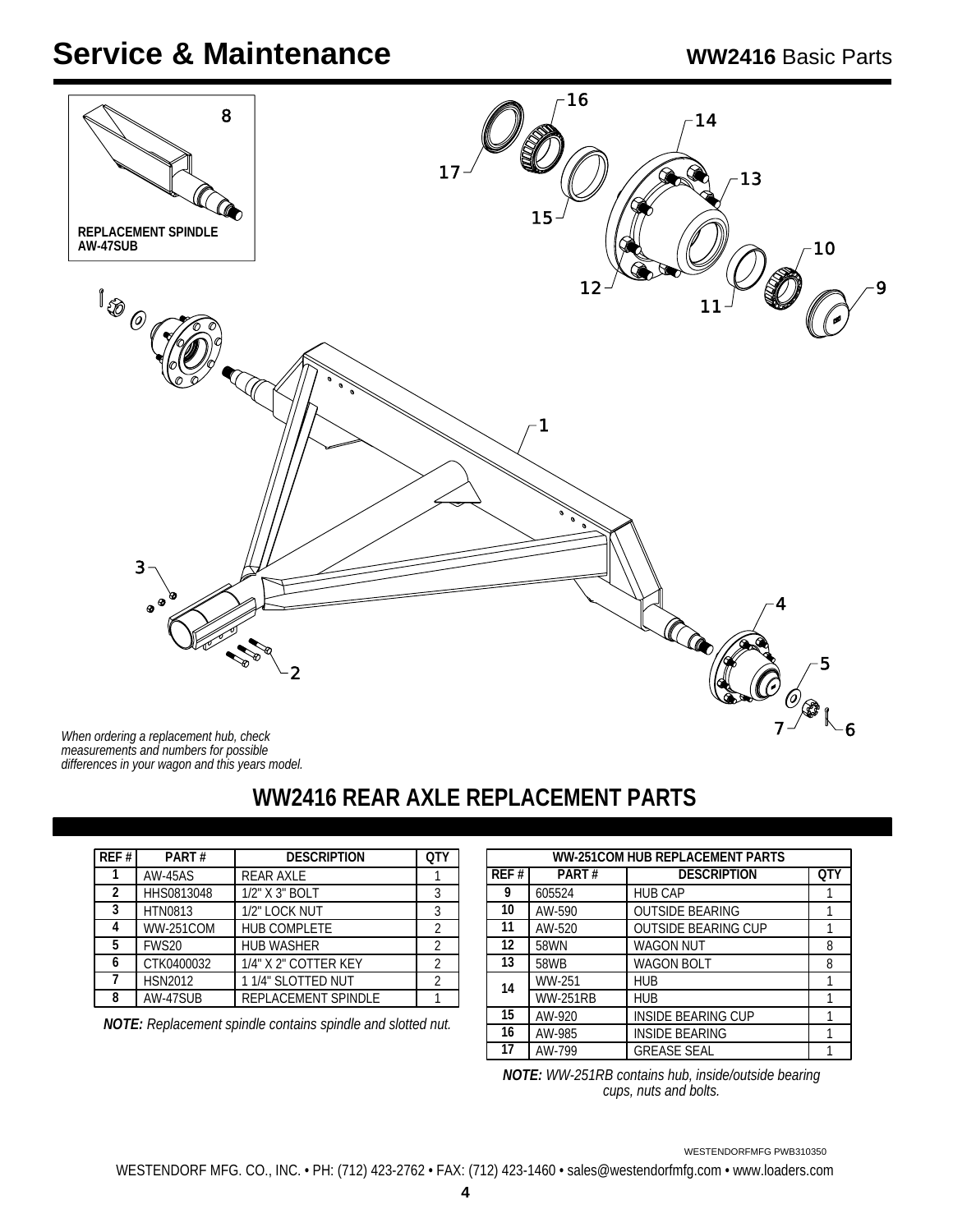| $\mathfrak{o}^{\mathfrak{g}}_{\mathfrak{o}}\mathfrak{o}$<br>7.<br>5<br>Θ<br>Θ<br><b>888</b><br>$\overline{\mathbf{2}}$                | 3<br>6<br>$\bullet$<br><b>BOS-24</b><br><b>BOLSTER ACCESSORY SET</b>                                                   |                          |
|---------------------------------------------------------------------------------------------------------------------------------------|------------------------------------------------------------------------------------------------------------------------|--------------------------|
|                                                                                                                                       | <b>DESCRIPTION</b><br>REF#<br>PART#                                                                                    | QTY.                     |
| 1                                                                                                                                     | 1<br>AW-77AS<br>SADDLE                                                                                                 | 1                        |
|                                                                                                                                       | $\overline{2}$<br><b>FRONT BOLSTER</b><br>AW-80AS                                                                      | 1                        |
|                                                                                                                                       | 3<br>AW-83AS<br>REAR BOLSTER<br>4<br>$\overline{\mathsf{S}4}$<br><b>SPRING</b>                                         | 1<br>$\overline{2}$      |
| 9                                                                                                                                     | 5<br>HHS0813088<br>1/2" X 5 1/2" BOLT                                                                                  | $\overline{4}$           |
|                                                                                                                                       | 1/2" NUT<br>6<br><b>HFN0813</b>                                                                                        | 4                        |
|                                                                                                                                       | 7<br>5/8" NUT<br><b>HFN1011</b>                                                                                        | $\overline{4}$           |
|                                                                                                                                       | 8<br>LWM08<br>1/2" LOCKWASHER<br>9                                                                                     | $\sqrt{4}$               |
|                                                                                                                                       | HHS1011192<br>5/8" X 12" BOLT                                                                                          | $\overline{2}$           |
|                                                                                                                                       |                                                                                                                        |                          |
| 5<br>8<br>$\bullet\hspace{-.05cm}{\bullet}$<br>10 <sub>1</sub><br>Θ<br>Θ<br><b>BBB</b><br>6<br>$\bullet$<br>$\approx$<br>$\circ$<br>o | $\bullet^\circ_\bullet\circ$<br><b>BOS-26 DROP DOWN</b><br><b>BOLSTER ACCESSORY SET</b><br>Θ<br>$\bullet$<br>$\bullet$ |                          |
| Θ                                                                                                                                     | Θ<br><b>DESCRIPTION</b><br>REF#<br>PART#                                                                               | QTY.                     |
| Θ                                                                                                                                     | BB-1AS<br>REAR BOLSTER PLATE<br>1                                                                                      | $\sqrt{2}$               |
|                                                                                                                                       | $\overline{2}$<br>BB-4AS<br>FRONT BOLSTER                                                                              | $\mathbf{1}$             |
| ⊘<br>2                                                                                                                                | 3<br>AW-77AS<br><b>SADDLE</b>                                                                                          | $\mathbf{1}$             |
|                                                                                                                                       | 4<br>S4<br><b>SPRING</b>                                                                                               | $\overline{2}$           |
| $\mathbf{3}$                                                                                                                          | $\overline{5}$<br>$U-8$<br>U-BOLT (7 5/8" INSIDE LEG)<br>6                                                             | 8<br>$\overline{4}$      |
| A<br>Θ                                                                                                                                | HHS0813088<br>1/2" X 5 1/2" BOLT<br>7<br>LWM08<br>1/2" LOCKWASHER                                                      | $\overline{4}$           |
|                                                                                                                                       | 8<br><b>HFN0813</b><br>1/2" NUT                                                                                        | 4                        |
| 11<br>10                                                                                                                              | 9<br>LWM10<br>5/8" LOCK WASHER                                                                                         | 16                       |
|                                                                                                                                       | 10<br>5/8" NUT<br><b>HFN1011</b><br>$\overline{11}$<br>HHS1011192<br>5/8" X 12" BOLT                                   | $20\,$<br>$\overline{2}$ |

WESTENDORFMFG PWB310350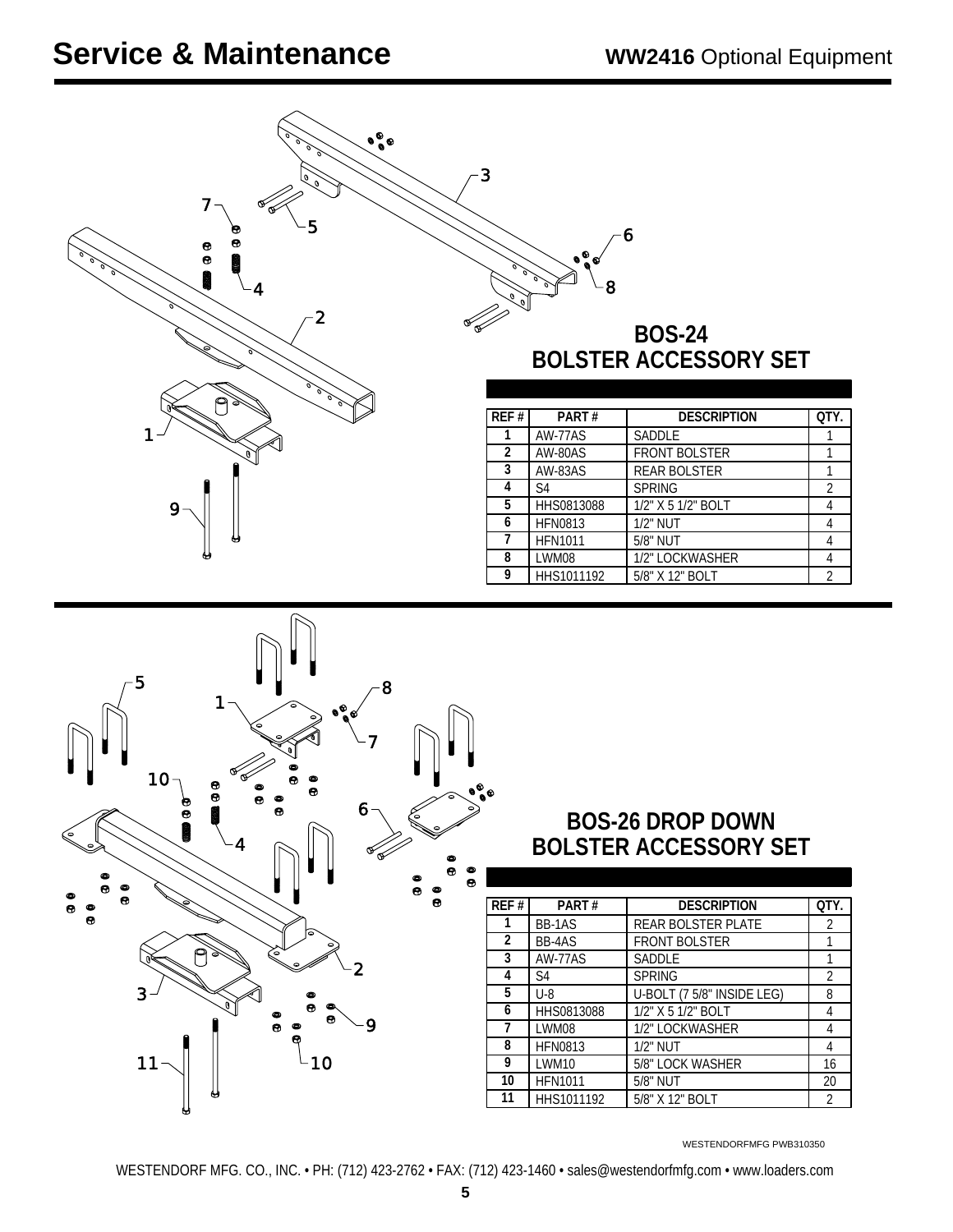| $\cal O$<br>3<br>$\pmb{\hat{\infty}}$<br>1<br>ଝ<br>$\widetilde{\mathcal{O}}$<br>$\cal O$<br>$\circledast$<br>$\bullet$<br>$\overline{\mathscr{C}}$<br>$\begin{smallmatrix} &\circ &\circ\end{smallmatrix}$<br>$\sqrt{\theta}$<br>2     | $\circ$<br>$\sqrt{\theta}$<br><b>WAC-201</b><br>STAKE ACCESSORY SET<br><b>DESCRIPTION</b><br>PART#<br>REF#<br>QTY.<br><b>AW-69AS</b><br><b>STAKE</b><br>1<br>4<br>$\overline{2}$<br>HHS0813088<br>1/2" X 5 1/2" BOLT<br>8<br>$\overline{3}$<br>1/2" LOCK NUT<br><b>HTN0813</b><br>8                                                                                                                                                                                                   |
|----------------------------------------------------------------------------------------------------------------------------------------------------------------------------------------------------------------------------------------|---------------------------------------------------------------------------------------------------------------------------------------------------------------------------------------------------------------------------------------------------------------------------------------------------------------------------------------------------------------------------------------------------------------------------------------------------------------------------------------|
| 3<br>$\circledast$<br>$\pmb{\hat{\infty}}$<br>$\mathcal{O}$<br>$\sigma$<br>O<br>0<br>$\mathcal{O}$<br>$\cal O$<br>$\hat{\mathbf{v}}$<br>6<br>$\widetilde{\mathcal{A}}$<br>DE<br>-5<br>$^\circledR$<br>$\frac{1}{\sqrt{\frac{1}{100}}}$ | 0<br>$\overline{\mathbf{2}}$<br>$\mathcal{O}$<br>0<br>$\odot$<br>♦<br>$\mathcal{O}$<br>$\mathfrak{o}$<br>$\mathcal{O}$<br>4<br><b>WAC-202 STAKE</b><br>AND HINGE ACCESSORY SET<br>REF#<br>PART#<br><b>DESCRIPTION</b><br>QTY.<br>1<br>AW-69AS<br><b>STAKE</b><br>$\overline{2}$<br><b>AW-71AS</b><br>$\overline{2}$<br>2<br><b>HINGE PLATE</b><br>$\overline{3}$<br><b>AW-73AS - R</b><br>AXLE CLAMP (RIGHT)<br>$\mathbf{1}$<br>AW-73AS - L<br>AXLE CLAMP (LEFT)<br>4<br>$\mathbf{1}$ |

WESTENDORFMFG PWB310350

5 | HHS0813088 | 1/2" X 5 1/2" BOLT | 8 HTN0813 1/2" LOCK NUT 8